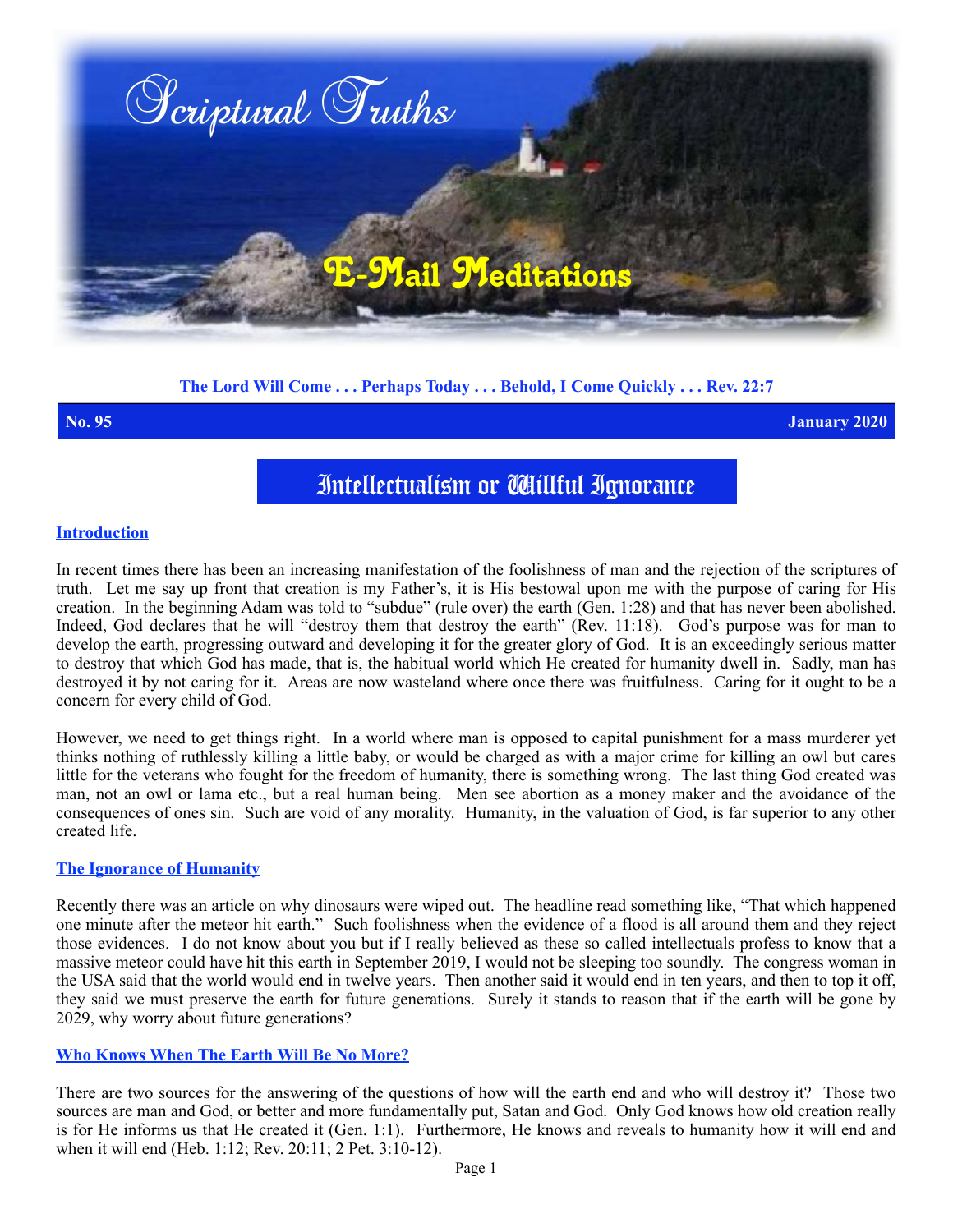Many of the ungodly intellectuals would argue that there is no God, we cannot be sure, or there is some unseen power out there. The scriptures inform its readers, "The fool hath said in his heart, There is no God" (Psa. 14:1). He will, like the proverbial ostrich, put his head in the sand and declare, "there is no God therefore I can do as I want without consequences"; "There is no God who is in supreme power working out or letting man manifest what is in the human heart"; or "There is no God who can foretell the future". I believe with all that is within my mind and heart that creation cries unceasingly the facts not only that God is, but that He is the modifying sustainer of every atom in this world, this universe, this galaxy and outer space.

- a) This is the God who knows the end from the beginning, not waiting until partway through and then see how things are turning out. He is the Alpha and Omega (Rev. 1:8), the cumulation of all revelation and communication. Because He is the God who cannot lie (Titus 1:2), in contrast to Satan who is the father of lies who has blinded the minds of them that believe not and they themselves have suppressed the truth, that is, that which they know is truth it is utter foolishness to believe them. They are intellectual ignoramuses.
- b) One thing God makes very plain in the scriptures of truth is that, as I write this in September 2019 there will be a September 2020, and there will be a September in 2500 and in 3000, and at least to September 3026!!!! There has to be a 1000 year reign of the Lord, there has to be the 7 years of Daniel's 70th week, there has to be the unknown times of the period between the rapture and the confirming of the covenant, the duration when Satan is let loose from the bottomless pit and deceives the whole world. Only after all is completed to God's timetable He will destroy the world.
	- i) God will destroy it and not man. Stephen Hawking warned global warming would cause the Earth to become like Venus, with a global temperature of 482 degrees Fahrenheit and sulphuric acid raining from the sky. "By the year 2600, the world's population would be standing shoulder to shoulder and the electricity consumption would make the Earth glow red-hot." Sadly, he was an atheist and did not believe God is, and He has determined who would bring the earth to its finality and how it would end. There is a time when, in the purposes of God, the earth will have served its usefulness and due to its corruption, it will be removed. It will be removed by the one God has appointed as Judge and executioner (Jn. 5:22, 27), the Lord Jesus Christ. The inspired book of Hebrews informs us that God is speaking to Christ and He says, "As a vesture shalt Thou fold them up" (Heb. 1:12). In Revelation the Holy Apostle writes, "From whose face the earth and the heaven fled away" (Rev. 20:11).
	- ii) Ungodly men are totally ignorant of the words of Holy Scripture and are so by personal choice despite knowing the truth. Paul informs us that the ungodliness and unrighteousness of men, "Hold the truth in unrighteousness", that is, they suppress the truth. Peter informs us that they are ignorant of the lessons of the flood and God's destruction of the earth by it. Secondly, that the present earth is being kept by God (2 Pet. 3:5-6). Therefore, man made ideas and theories are propagated by men without true knowledge. By the word of God the heavens and earth are being kept by God until the day of His judgment and perdition on ungodly men (2 Pet. 3:7). Today in man's day, God bestowed the right to believe or not believe, but there is coming a day when the good news of the gospel being now sounded will sound no more. There will be no room for repentance, it is the day of God's righteous judgment by Christ the Son (Jn. 5:22).
	- iii) God informs us how it will be destroyed and it will not be by man pressing the button. Both the holy apostles John and Peter are guided by the Spirit of the living God to inform humanity how the world will end. We read, "But the day of the Lord will come as a thief in the night; in the which the heavens shall pass away with a great noise, and the elements shall melt with fervent heat, the earth also and the works that are therein shall be burned up."; "Looking for and hasting unto the coming of the day of God, wherein the heavens being on fire shall be dissolved, and the elements shall melt with fervent heat?" (2 Pet. 3:10, 12). We notice several matters:
		- 1. The absoluteness of the approaching day of judgment, "It will come".
		- 2. The repetition of the words, "elements shall melt with fervent heat".
			- (a) Elements: that is the fundamental primary composites of anything, "atoms" and their sub particles. These sub particles, as I understand it, are in two different groups. Those which build, such as neutrons and protons, and those which destroy such as alpha and beta.
		- 3. The emphasis on fire and burning.
		- 4. The heavens being on fire dissolving. The word for dissolving means to unloose. Many have seen the devastation of the atomic bomb's destruction over Hiroshima. That will be less than a little dim spark when God, in fierce judgment, causes every atom in the world to be dissolved, or unloosed. Apart from the heavens, everything we see in this world will be no more. Then considering the Heavens, the super novas etc., will all without exception be blasted away. If we